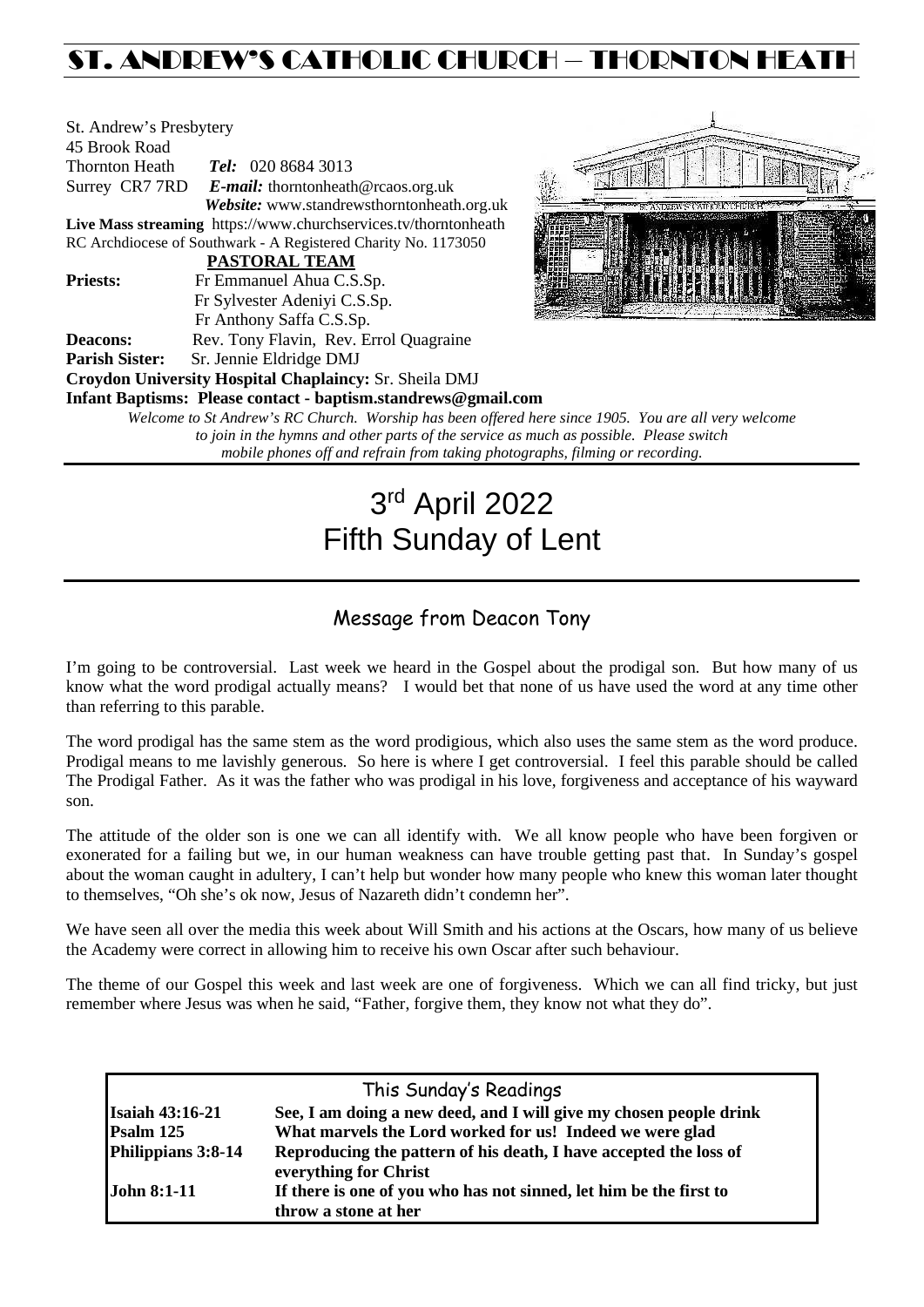# Diary for the Week

|                                 |                    | UNIY JUI IIIC WEEN                     |                                        |
|---------------------------------|--------------------|----------------------------------------|----------------------------------------|
| Sunday 3 <sup>rd</sup> April    |                    | 6.00pm (Saturday) First Mass of Sunday | For the people of the parish           |
| $5th$ Sunday of Lent            | 9.30am             | <b>Mass</b>                            | John, Sarah & Pauline Sherry RIP Anniv |
|                                 | 11.30am            | Mass                                   | Mrs Ihuoma Uche & Sabina Eze -         |
|                                 |                    |                                        | Protection and Wellbeing               |
|                                 | 6.00 <sub>pm</sub> | Mass                                   | John Carrasco - Thanksgiving           |
|                                 | $7.00 - 9.00$ pm   | <b>Charismatic Prayer Group</b>        |                                        |
| Monday 4 <sup>th</sup> April    | 7.30am             | <b>Mass</b>                            | Deceased Members Ritchie &             |
|                                 |                    |                                        | Hampshire Families RIP                 |
|                                 | 10.00am            | Mass                                   | <b>Sr Mary Martin RIP</b>              |
| Tuesday 5 <sup>th</sup> April   | 7.30am             | <b>Mass</b>                            | <b>Ivor Rozario RIP</b>                |
|                                 | 10.00am            | <b>Mass</b>                            | Pasquelina (Rina) Fernandes RIP        |
|                                 | 7.45pm             | <b>RCIA</b>                            |                                        |
| Wednesday 6 <sup>th</sup> April | 7.30am             | Mass                                   | <b>Anthony Conway RIP</b>              |
|                                 | 10.00am            | <b>Mass</b>                            | Paul Etuka RIP                         |
|                                 | 7.30pm             | <b>Legion of Mary (Church</b>          |                                        |
|                                 |                    | Annex)                                 |                                        |
| Thursday 7 <sup>th</sup> April  | 7.30am             | <b>Mass</b>                            |                                        |
|                                 | 10.00am            | <b>Mass</b>                            | Jude Martin Etuka - Special Intentions |
|                                 | 7.00pm             | Lenten talk (hall)                     |                                        |
| Friday 8 <sup>th</sup> April    | 7.30am             | Mass                                   |                                        |
|                                 | 10.00am            | <b>Mass</b>                            |                                        |
|                                 | 10.30am            | <b>Stations of the Cross</b>           |                                        |
|                                 | 8.00pm             | <b>Stations of the Cross</b>           |                                        |
| Saturday 9 <sup>th</sup> April  | 9.30am             | Mass                                   | George Robinson RIP                    |
|                                 | $10.00 - 10.30$ am | <b>Confessions</b>                     |                                        |
|                                 | $5.00 - 5.30$ pm   | <b>Confessions</b>                     |                                        |
|                                 | 6.00 <sub>pm</sub> | Vigil Mass                             | For the people of the parish           |
| Sunday 10 <sup>th</sup> April   | 9.30am             | <b>Mass</b>                            | Douglas and Levena Chappell RIP        |
| Palm Sunday of the              | 11.30am            | Mass                                   | Chantella & Anastacia Ogwuke -         |
| Passion of the Lord             |                    |                                        | Birthday wishes                        |
| Palms blessed and               | 6.00 <sub>pm</sub> | <b>Mass</b>                            | Andradi Family – Wellbeing             |
| distributed at all Masses       | $7.00 - 9.00$ pm   | <b>Charismatic Prayer Group</b>        |                                        |

Church cleaners: this week: Fifi's Group, next week: Sancho's Dusters

# St. Andrew's Parish Notices

# **FACEMASKS**

Please can we ask you to continue to use a face covering if you are able to and to use the hand sanitiser when entering Church.

# **CONFIRMATION**

Bishop Paul Hendricks is coming to administer the Sacrament of Confirmation on Saturday 16th July. Sr Jennie and the catechists will be accepting requests to receive this sacrament on weekends, ie after all Masses on 3rd April and 10th April. All applicants must be in year 9 and above and prepared to give their reasons for wishing to be confirmed. Sessions will commence directly after Easter on Sunday afternoons.

# **MISSIO RED BOXES**

There will be a collection of all monies this weekend of 2/3 April. If you would like information on the Missio red boxes please call Savio on 07902 933534.

# **ALTAR SERVER TRAINING**

There will be a meeting and training for Altar Servers on Saturday 9<sup>th</sup> April at 9am.

#### **THE ROSARY GROUP**

The Rosary is prayed each weekday after the 10am Mass (and Saturday 9.30am). All are welcome to join however long you can stay.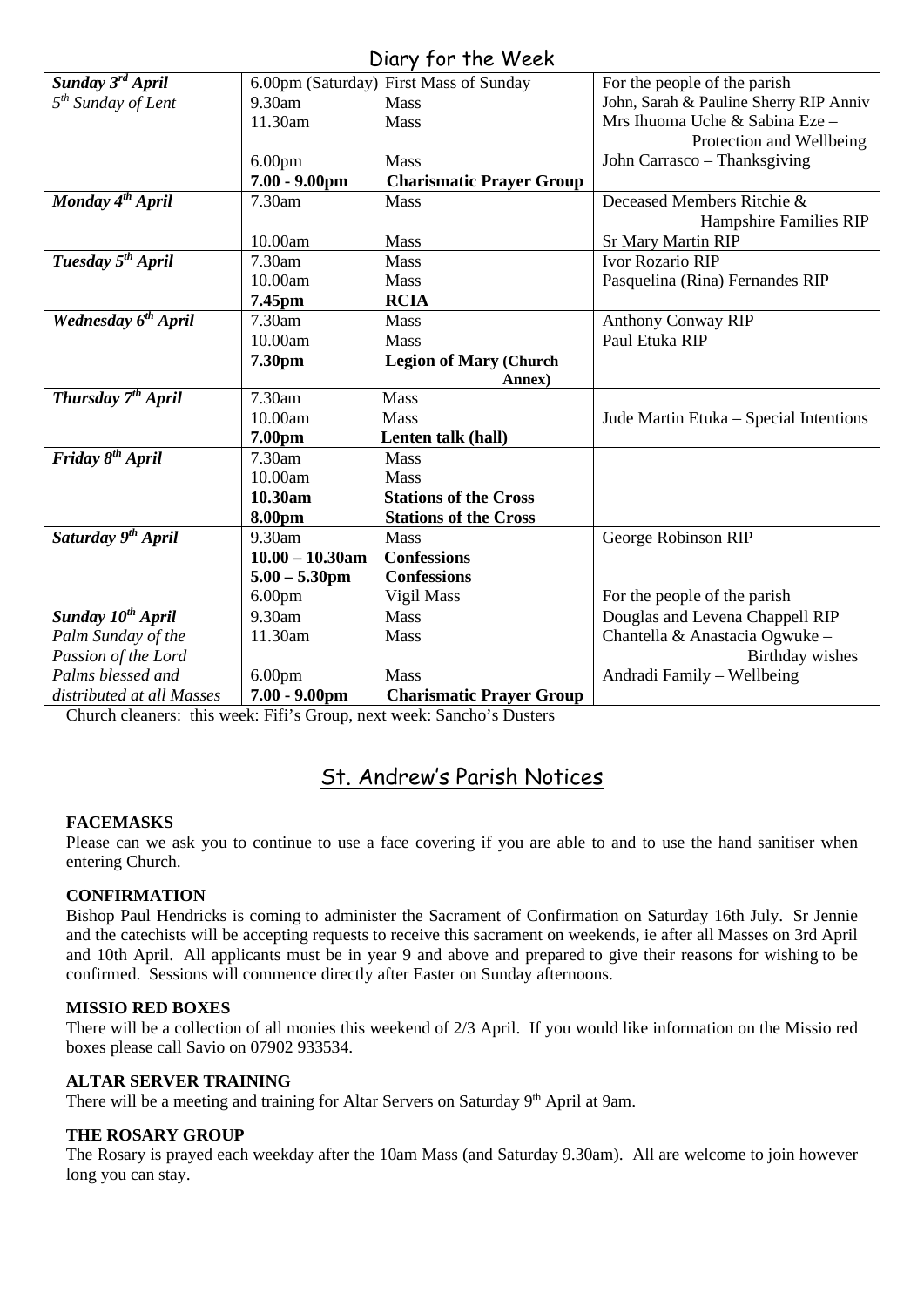# **CHILDREN'S LITURGY**

We would like to re-start our Sunday Children's Liturgy Group for the 9.30am Mass. This will be for children ages 3 – 8years old. Parents with younger children can come along too but will need to stay with their children. We *urgently* need parent/carer volunteers to help, so far we have not had any volunteers come forward and it would be very sad to have to cancel this as before Covid we had a very well attended group with a number of helpers. Sadly the Liturgy group cannot go ahead until we have received more assistance. Please contact Fr Emmanuel if you can help and then we can confirm a starting date. Thank you.

# **LENT**

Please collect our Easter card which gives you all the services during the Easter period. Also available are the Easter offering envelopes which is your personal gift to our Priests.

There are Easter posters available in the porch for you to take home. A reminder that the Easter poster should be put on your window on Palm Sunday but not showing "He Is Risen" until Easter Sunday then taking the poster down on Easter Monday.

#### *Stations of the Cross*

There will be Stations of the Cross this Friday after the 10am Mass and at 8.00pm.

## *Lenten talks*

Fr Emmanuel is holding the last Lenten talk this Thursday  $7<sup>th</sup>$  April. Please join us in the hall from  $7.00 - 8.00$ pm. We will be following the Journeying with Jesus programme.

#### *Croydon University Hospital*

There will be Mass at 12noon in the Hospital Chapel (near the Woodcroft Entrance) every Monday during Lent. All are most welcome.

## **PALM SUNDAY**

Palms blessed and distributed at all Masses. For the 9.30am and 11.30am Masses, please can you gather in the hall before Mass starts for our procession into the Church.

## **GIFT AID ENVELOPES 2022/23**

We apologise to those parishioners who are holding box numbers between  $101 - 200$  to be a little bit more patient please because we are still waiting for delivery. Father will announce at the end of each mass when collection is available. The boxes will be placed on the shelf to the right of the font. There are only 26 boxes so please come forward to collect your box. **Please remember the new envelopes must be used from 6 April 2022 which means the first weekend for use will be 10 April 2022. This will be the first envelope in your box.** 

# **GOOD FRIDAY WALK OF WITNESS 15th APRIL**

In our secular world this is rare opportunity for Christians of all denominations to come together and witness to the death and resurrection of Our Lord Jesus Christ. The pandemic unfortunately stopped the Walk of Witness from happening for two years. To have maximum effect we need as many people as possible to take part. Please help us with this relaunch. If you can invite a friend or two to join us it will make all the difference. Organised by a group of churches in Thornton Heath, the procession will begin at the Job Centre in the High Street at 12noon (assemble at 11.45am please) and process to Ambassador House for a short service. We will then process along Brigstock Road to Trumble Gardens where we finish at 1pm. After the walk everyone is invited back to St Andrews Hall for a hunger lunch (soup and rolls), donations gratefully received will be given to the charity CAFOD.

#### **SECOND COLLECTION NEXT WEEK**

There will be a second collection next week, 10th April, for Easter Flowers. Thank you for your generosity.

#### **PARISH SURGERY**

We have re-started our parish surgery on Monday evenings from 7.00 – 9.00pm, term-time only. Please come along if you need to see a member of the Clergy.

#### **ST DAMIEN'S GROUP**

The St Damien's group which was set up during the pandemic to do shopping for those unable to get out because they were isolating is still available to anyone who is a parishioner and needs help because they are unable to get out due to sickness. If anyone knows of someone who has become acutely ill and needs a helping hand with shopping, for a few weeks whilst they return to health, please do not hesitate to call Jane Ritchie 07999 693052.